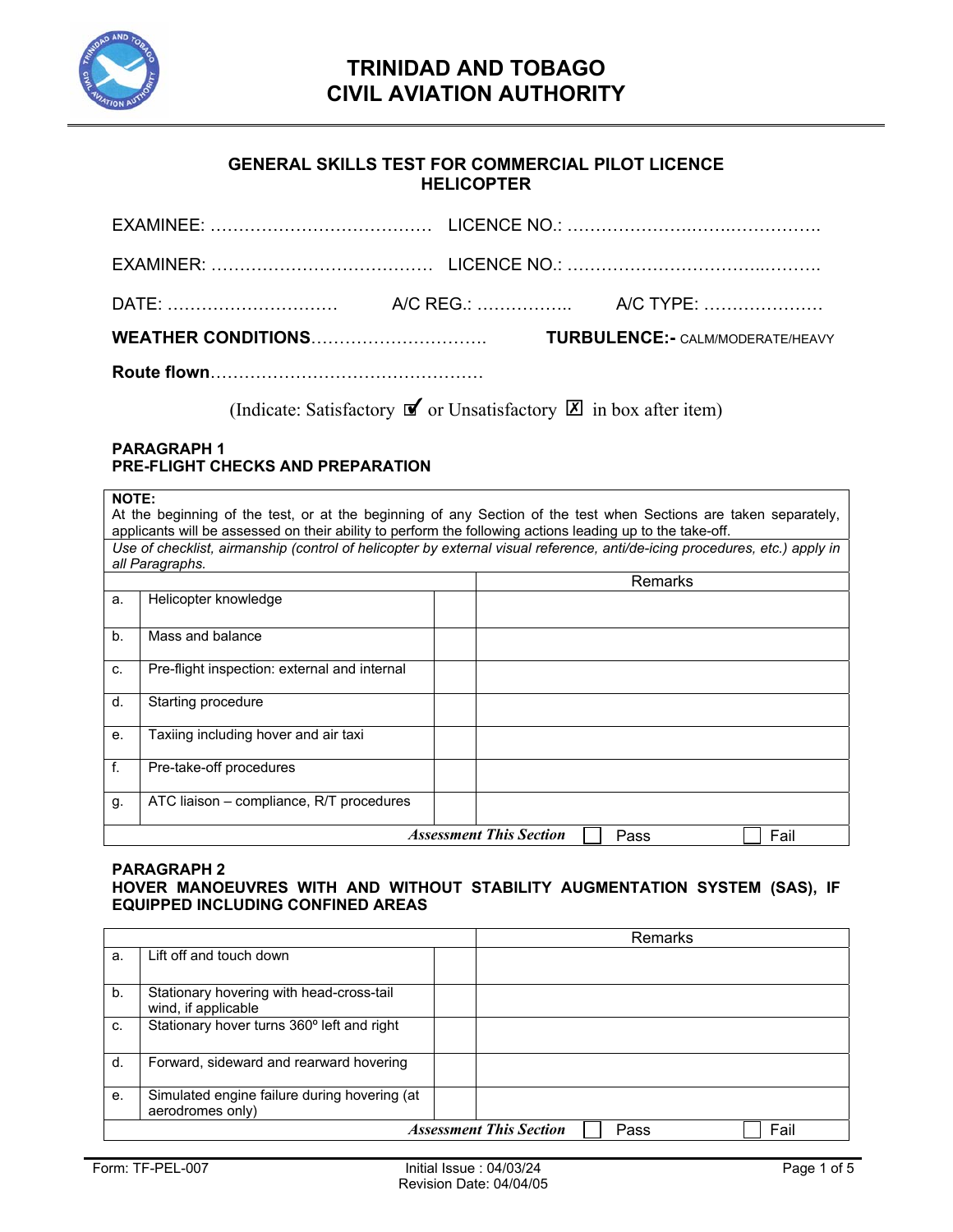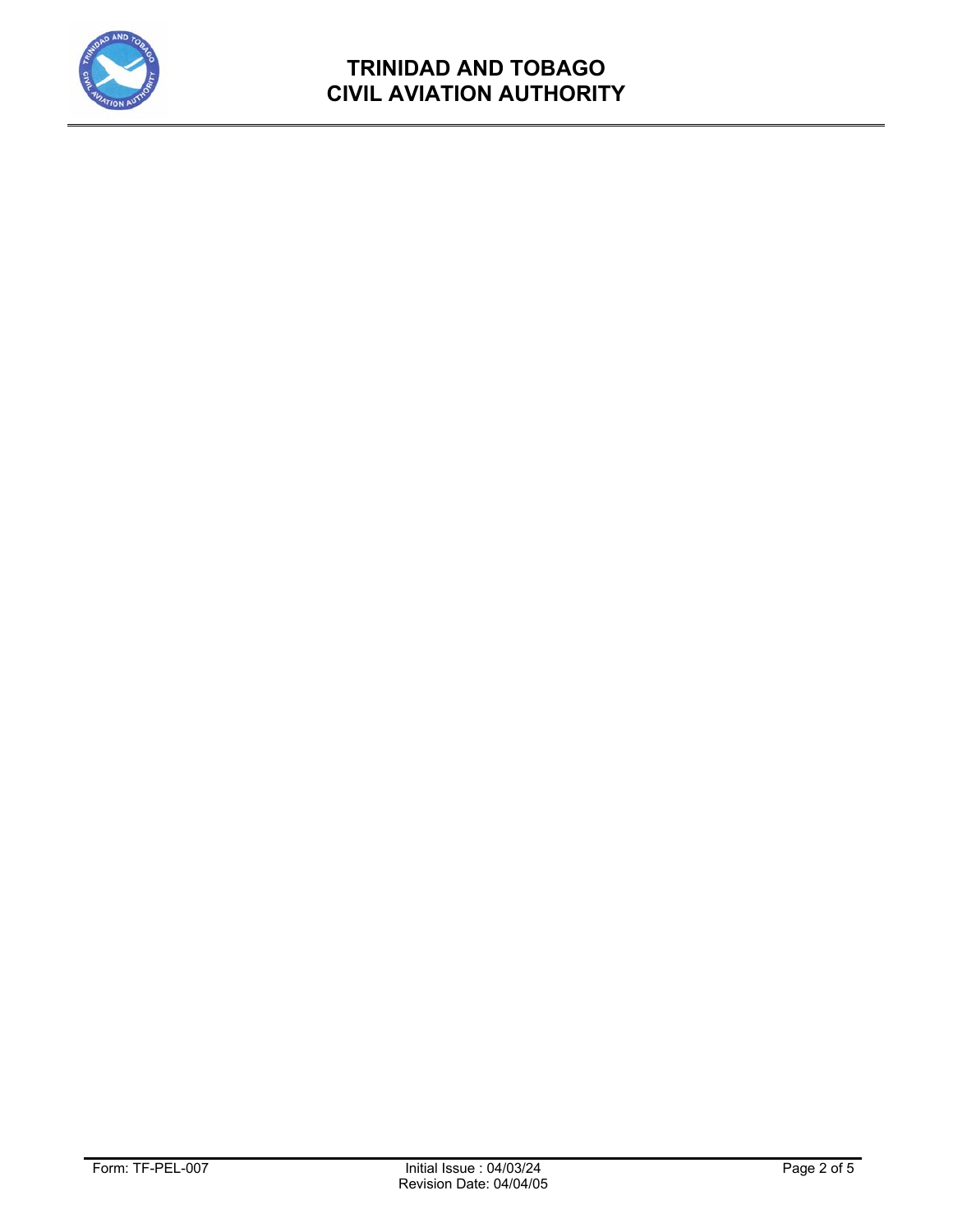

#### **PARAGRAPH 3 TAKE-OFFS (INCLUDING FROM UNPREPARED SITES AND CONFINED AREAS)**

|    |                                           | Remarks                                        |  |
|----|-------------------------------------------|------------------------------------------------|--|
| а. | Take-offs (various profiles)              |                                                |  |
|    |                                           |                                                |  |
| b. | After T/O checks departure procedure, ATC |                                                |  |
|    | liaison and compliance, R/T procedures    |                                                |  |
|    |                                           | <b>Assessment This Section</b><br>Fail<br>Pass |  |

#### **PARAGRAPH 4 FLIGHT MANOEUVRES AND PROCEDURES BY SOLE REFERENCE TO INSTRUMENTS**

|    |                                                            |                                |      |  | Remarks |  |
|----|------------------------------------------------------------|--------------------------------|------|--|---------|--|
| a. | Climbing and descending turns on to<br>specified headings  |                                |      |  |         |  |
| b. | Level flight, control of heading, altitude and<br>airspeed |                                |      |  |         |  |
| C. | Recovery from unusual attitudes                            |                                |      |  |         |  |
| d. | Turns with 30° bank, 180° to 360° left and<br>right        |                                |      |  |         |  |
|    |                                                            | <b>Assessment This Section</b> | Pass |  | Fail    |  |

#### **PARAGRAPH 5 EN ROUTE PROCEDURES**

|    |                                                                                 |                                | Remarks |      |
|----|---------------------------------------------------------------------------------|--------------------------------|---------|------|
| a. | Navigation at various altitudes, map reading                                    |                                |         |      |
| b. | Altitude, speed, heading control, observation<br>of airspace, altimeter setting |                                |         |      |
| C. | Observation of weather conditions,<br>assessment of trends, diversion planning  |                                |         |      |
| d. | Monitoring of flight progress, flight log, fuel<br>usage, instrument monitoring |                                |         |      |
| е. | Tracking, positioning (NDB and/or VOR),<br>identification of facilities         |                                |         |      |
|    |                                                                                 | <b>Assessment This Section</b> | Pass    | Fail |

#### **PARAGRAPH 6 APPROACH AND LANDINGS, (INCLUDING TO UNPREPARED SITES AND CONFINED AREAS)**

|    |                                                                               |                                | Remarks |      |
|----|-------------------------------------------------------------------------------|--------------------------------|---------|------|
| a. | Arrival procedures, altimeter setting, checks                                 |                                |         |      |
| b. | ATC liaison and compliance, R/T<br>procedures                                 |                                |         |      |
| C. | Landings (various profiles)                                                   |                                |         |      |
| d. | Quick stops from different speeds                                             |                                |         |      |
| е. | Descend in autorotation                                                       |                                |         |      |
| f. | Autorotative landing (at aerodromes only)<br>(Straight in, 90° and 180° turn) |                                |         |      |
|    |                                                                               | <b>Assessment This Section</b> | Pass    | Fail |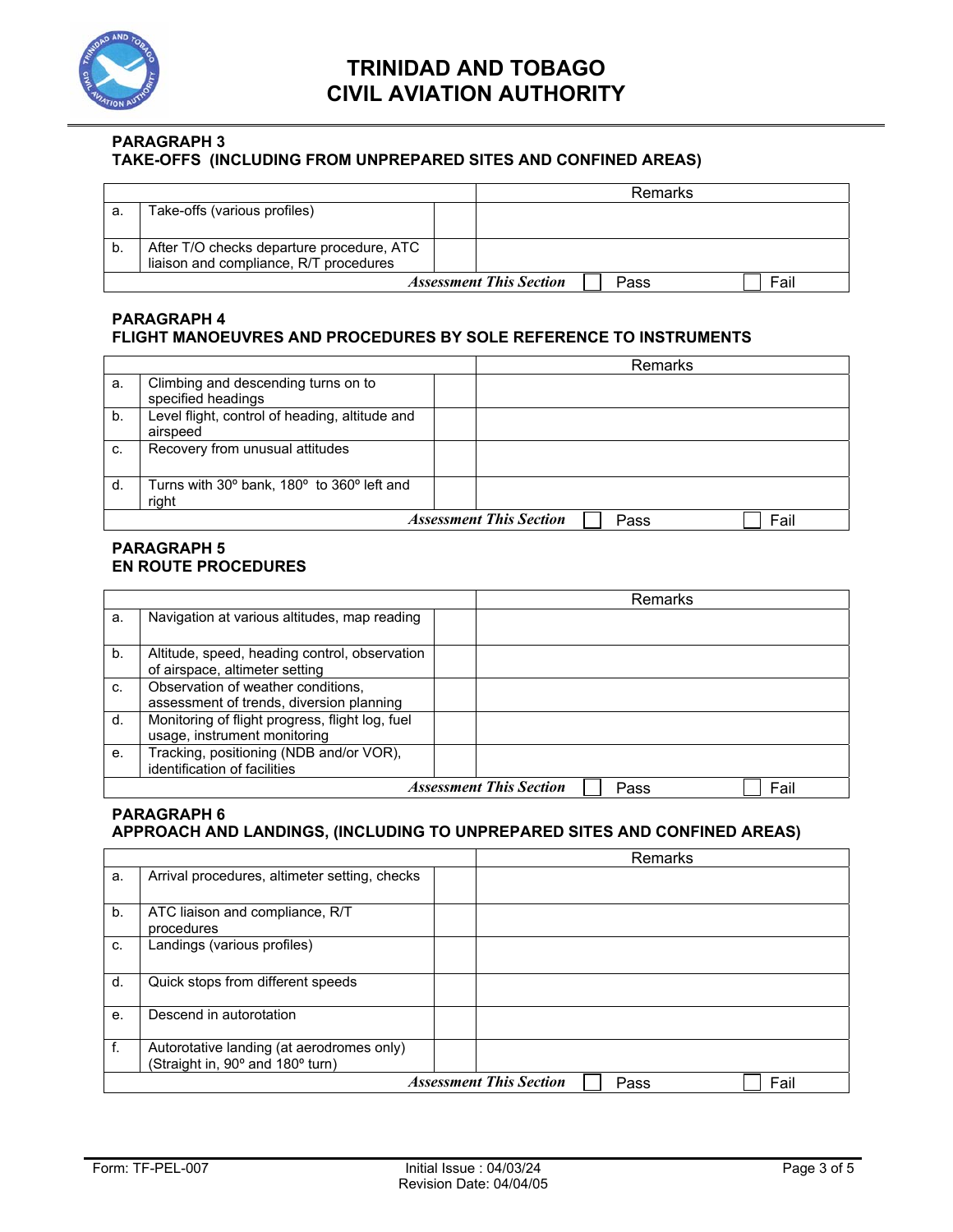

# **PARAGRAPH 7**

### **ABNORMAL AND EMERGENCY PROCEDURES (SIMULATED WHERE APPROPRIATE)**

|                                                                                                                                                                                                                                                                                                                                                                                                       |                                                                                                                                                                                                                                                                     | Remarks |                                |          |  |      |
|-------------------------------------------------------------------------------------------------------------------------------------------------------------------------------------------------------------------------------------------------------------------------------------------------------------------------------------------------------------------------------------------------------|---------------------------------------------------------------------------------------------------------------------------------------------------------------------------------------------------------------------------------------------------------------------|---------|--------------------------------|----------|--|------|
| a.                                                                                                                                                                                                                                                                                                                                                                                                    | Engine                                                                                                                                                                                                                                                              |         |                                |          |  |      |
| b.                                                                                                                                                                                                                                                                                                                                                                                                    | Fuel system                                                                                                                                                                                                                                                         |         |                                |          |  |      |
| C.                                                                                                                                                                                                                                                                                                                                                                                                    | Electrical system                                                                                                                                                                                                                                                   |         |                                |          |  |      |
| d.                                                                                                                                                                                                                                                                                                                                                                                                    | Hydraulic system                                                                                                                                                                                                                                                    |         |                                |          |  |      |
| е.                                                                                                                                                                                                                                                                                                                                                                                                    | Main and Tail rotor system                                                                                                                                                                                                                                          |         |                                |          |  |      |
| f.                                                                                                                                                                                                                                                                                                                                                                                                    | Other abnormal and emergency procedures<br>as outlined in the appropriate Flight Manual                                                                                                                                                                             |         |                                |          |  |      |
|                                                                                                                                                                                                                                                                                                                                                                                                       |                                                                                                                                                                                                                                                                     |         | <b>Assessment This Section</b> | Pass     |  | Fail |
|                                                                                                                                                                                                                                                                                                                                                                                                       | <b>RESULT:</b>                                                                                                                                                                                                                                                      |         |                                |          |  |      |
| I, the undersigned, duly appointed by the Director General of Civil Aviation to conduct the above test<br>the required checks.<br>Candidates Log Book signed □                                                                                                                                                                                                                                        |                                                                                                                                                                                                                                                                     |         |                                |          |  |      |
|                                                                                                                                                                                                                                                                                                                                                                                                       | Examiner                                                                                                                                                                                                                                                            |         |                                | yy/mm/dd |  |      |
|                                                                                                                                                                                                                                                                                                                                                                                                       |                                                                                                                                                                                                                                                                     |         | GUIDELINES FOR THE SKILLS TEST |          |  |      |
| An applicant for a skill test for the Commercial Pilot Licence shall have satisfactorily completed all of the<br>(a)<br>required training including instruction on the same type and class of helicopter to be used in the test.<br>The<br>helicopter used for the skill test shall meet the requirements for training helicopter and shall be certified for<br>the carriage of at least two persons; |                                                                                                                                                                                                                                                                     |         |                                |          |  |      |
| (b)                                                                                                                                                                                                                                                                                                                                                                                                   | The administrative arrangements for confirming the suitability of the applicant to take the test, including<br>disclosure of the training record of the applicant, to the Examiner, shall be determined by the Authority;                                           |         |                                |          |  |      |
| (c)                                                                                                                                                                                                                                                                                                                                                                                                   | An applicant shall pass paragraphs 1 through 7 of the helicopter skill test. Failure of more than five items<br>will require the applicant to take the entire test again. Where the applicant fails in five or less items, he shall<br>take the failed items again; |         |                                |          |  |      |
| (d)<br>Should the applicant choose to terminate a skill test for reasons considered inadequate by the Flight<br>Examiner, the applicant shall retake the entire skill test. If the test is terminated for reasons considered<br>adequate by the Flight Examiner, only those sections not completed shall be tested in a further flight.                                                               |                                                                                                                                                                                                                                                                     |         |                                |          |  |      |
| (e)                                                                                                                                                                                                                                                                                                                                                                                                   | Failure in a paragraph of the re-test, including those paragraphs that have been passed on a previous<br>attempt, will require the applicant to take the entire re-test again. All paragraphs of the skill test shall be<br>completed within sixty days;            |         |                                |          |  |      |
| (f)                                                                                                                                                                                                                                                                                                                                                                                                   | Further training may be required following any failed skill test. Failure to achieve a pass in all paragraphs of<br>the test in two attempts shall require further training as determined by the Authority. There is no limit to the                                |         |                                |          |  |      |

number of skill tests that may be attempted.